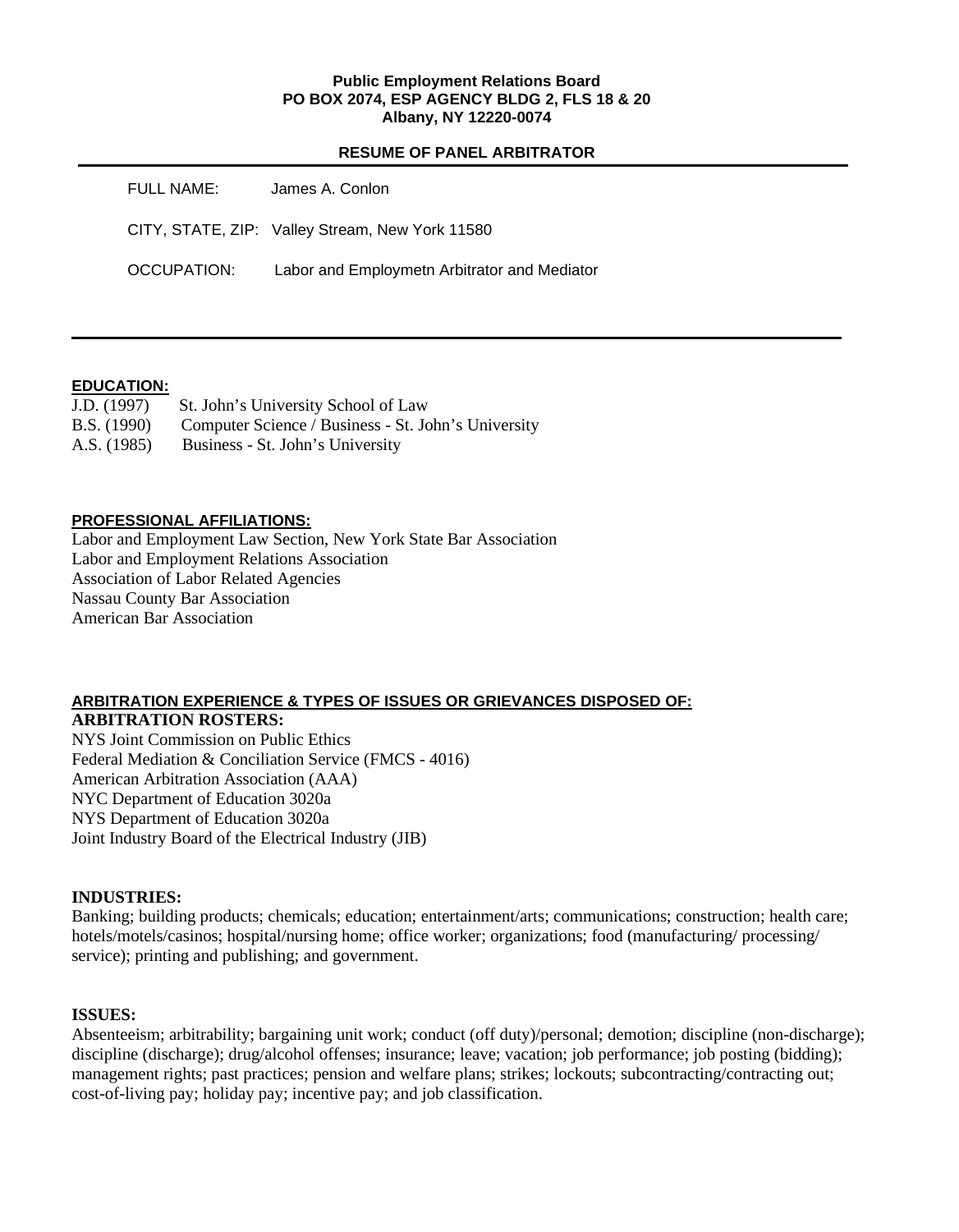## **ARBITRATION/LABOR RELATIONS EXPERIENCE:**

Independent Hearing Officer for NYS Joint Commission on Public Ethics. Arbitrator, Arbitrated labor and employment cases (see industries and issues below) for the New York State Employment Relations Board. As General Counsel of the New York State Employment Relations Board, had responsibility for the administration and supervision of all arbitration and mediation cases (approximately 1000 annually) utilizing both State and Federal Law. Directly involved in settling numerous labor management disputes. While working for the United States Postal Service, was elected shop steward twice (two years) for the National Association of Letter Carriers. Brought grievances on behalf of union members and actively negotiated with management in settling cases. After being promoted to Management with the United States Postal Service, was directly involved in settling grievances and employment issues under the local and national collective bargaining agreements.

## **MEDIATION & FACT-FINDING EXPERIENCE:**

New York State Employment Relations Board, Mediation and Fact Finding. Federal Mediation and Conciliation Service, Arbitration Panel, Mediator American Arbitration Association, Mediation training certified.

Mediate full range of labor disputes, including contract impasses and grievances, employment discrimination, ERISA matters, termination of employment, and employment suspensions.

# **OTHER RELEVANT OR EQUIVALENT EXPERIENCE:**

Adjunct Professor at St. John's University School of Law and at the Tobin College of Business at St. John's University, Queens, New York City 11439. Courses include Advocacy Skills, Law in a Business Environment, and Employment Law, instructing in areas which include labor law, alternate dispute resolution, contracts, employment law, patent law, intellectual property and torts.

## **PER DIEM FEE:** \$ 1,800.00

**ADJOURNMENT FEE:** \$ \$1800.00 if notice of cancellation, continuation or postponement is not received 21 days prior to confirmed hearing date.

**SUBMITTED BY ARBITRATOR James A. Conlon ON August 14, 2016.**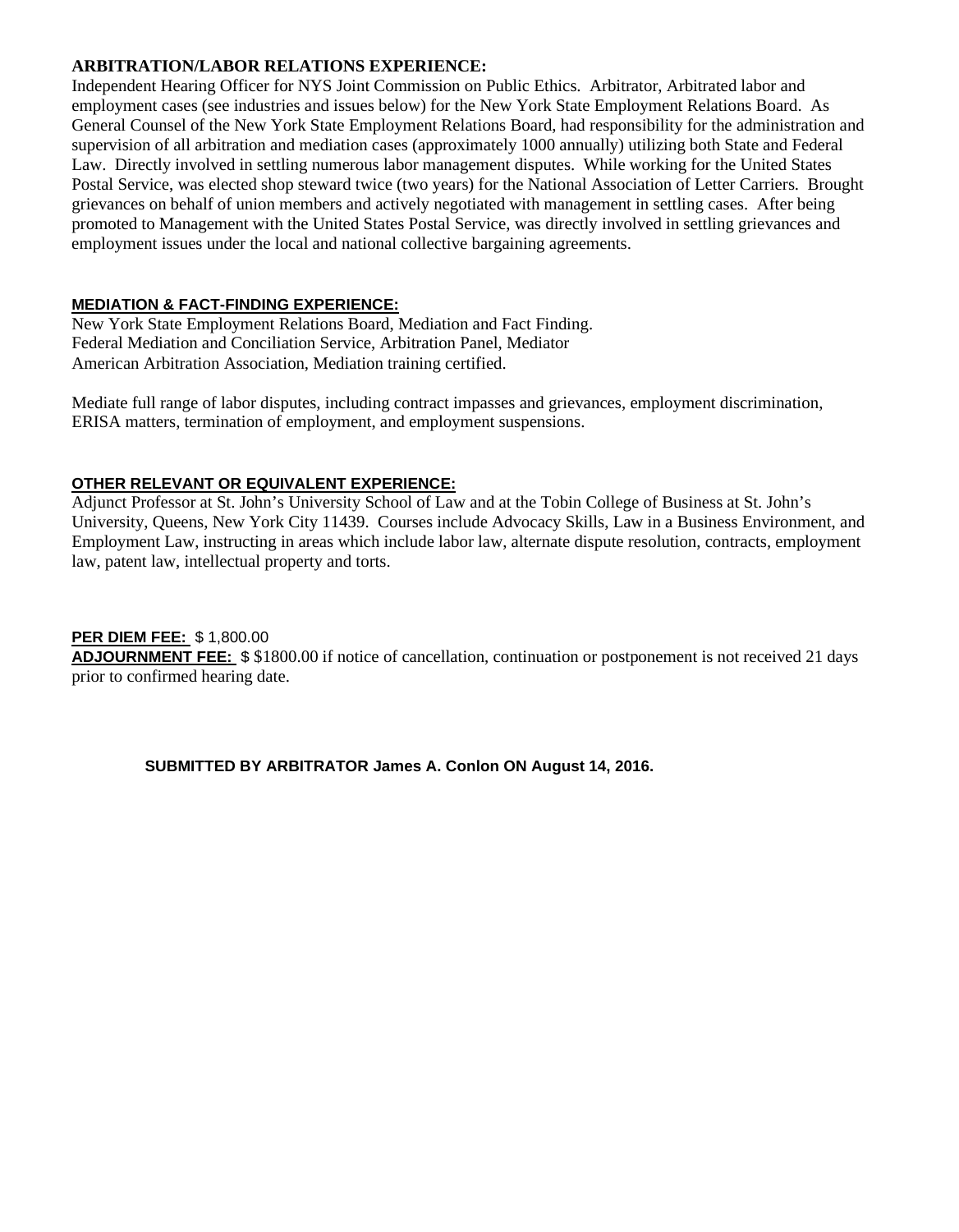#### **Public Employment Relations Board PO BOX 2074, ESP AGENCY BLDG 2, FLS 18 & 20 Albany, NY 12220-0074**

# **BILLING DISCLOSURE STATEMENT**

## ARBITRATOR'S NAME: **James A. Conlon**

The following is a description of my fees and expenses:

## A) HEARING TIME.

- (1) My per diem is \$1,800 for each day or any part thereof spent hearing a case.
- (2) If a hearing day exceeds 7 hours, I charge:

 $\Box$ a second full per diem  $\Box$ a prorated per diem

 $\boxtimes$  no additional charge  $\Box$  other (describe) :

(3) Additional comments:

## B) STUDY TIME.

- (1) I charge \$ 1,800 for each day spent in preparation of the opinion and award.
- (2) This charge  $\boxtimes$  will  $\Box$  will not be prorated for partial days devoted to such preparation.
- (3) Additional comments:

## C) TRAVEL TIME AND EXPENSES.

(1) When travel time plus hearing time exceeds hours in a calendar day:

 $\Box$  Not applicable (no additional charge)

 $\boxed{\times}$  I charge as follows (describe): Pro rata per diem for travel time that must take place on the day before or the day after the hearing, or when travel time exceeds four hours on the day of the hearing.

(2) I charge for actual, travel-related expenses incurred in connection with the case  $\boxtimes$  YES  $\Box$  NO.

Where appropriate, a mileage charge for auto travel will be billed at:

 $\boxtimes$  Prevailing IRS rate  $\Box$  Other (describe):

(3) When the scheduled hearing day(s) requires an overnight stay:

There is no charge, other than for lodging and subsistence.

 $\Box$ I charge as follows (describe):

(4) Additional Comments: